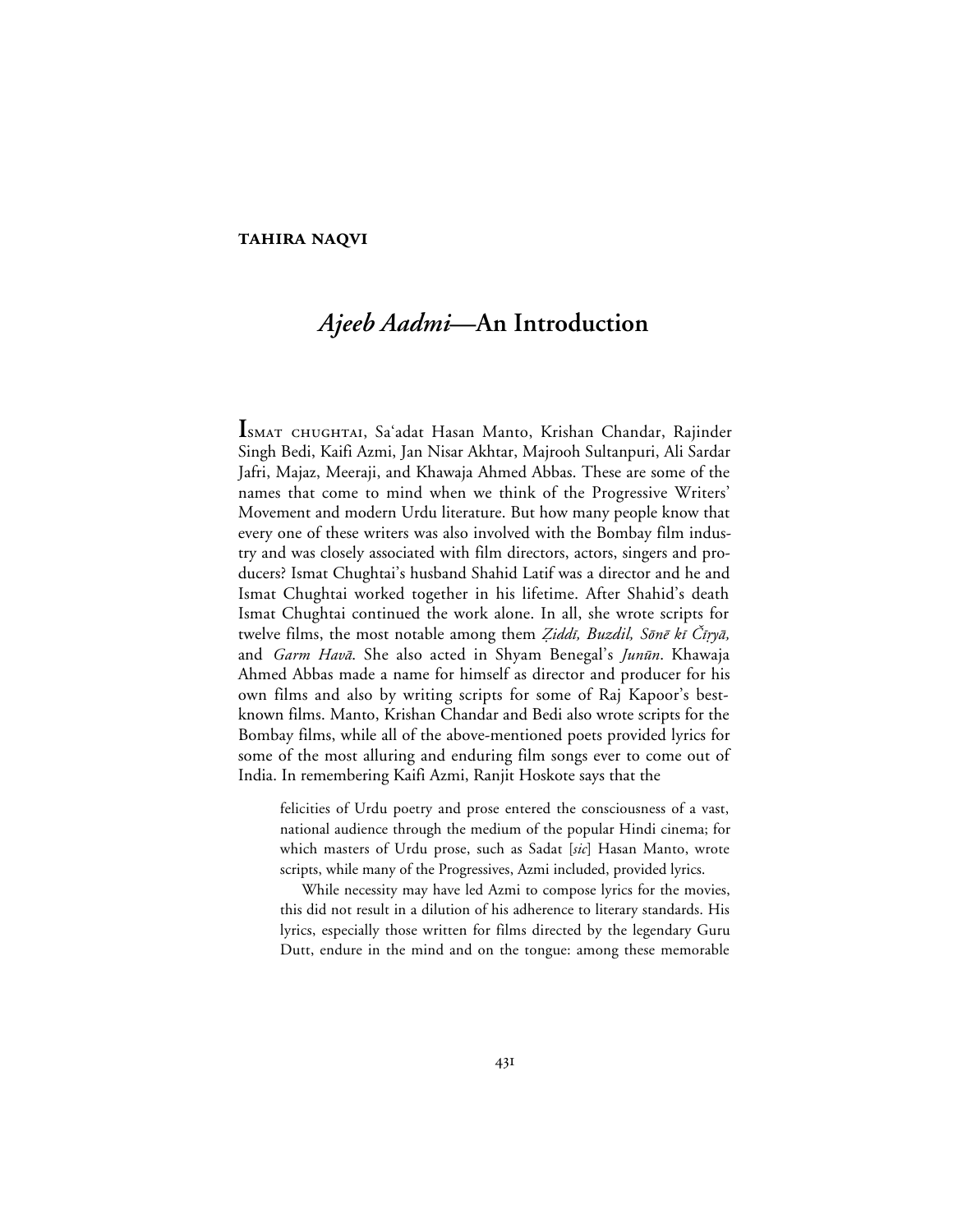## 432 • THE ANNUAL OF URDU STUDIES

songs are "*Waqt ne kiya kya haseen sitam*" (from "Kagaz ke Phool") and "*Kar chale hum fida jaan-o-tan saathiyon*" (from "Haqeeqat").1

Clearly films dominated their lives as much as Urdu literature. It's true these writers worked for films in order to make a living, but regardless of their obligations to the producers and directors, they managed to inject something of their philosophy and convictions into their work. But they were writers first, so invariably many of them made the stars and their filmy milieu the subject matter for their writing as well. Manto's personality sketches of Ismat Chughtai (who was as much a member of the film industry as anyone else), Ashok Kumar, Nargis, Shyam, and "Parīčehra" ("Fairy-faced") Naseem in the collection  $Gain\bar{e}$  Farishte, are legend, but he wrote about other members of the industry as well. In *Ganjē Farishtē* one also comes across portraits of Desai, Babu Rao Patel, and the great playwright Agha Hashr. Ismat Chughtai's portrayals of the actress Suraiya and Khawaja Ahmed Abbas,<sup>2</sup> and of course Manto, who had himself said that when he first arrived in Bombay he longed only to be "a shining star on the heavens of the film world,"3 are also notable. Perhaps not so well known is Ismat Chughtai's novel 'Ajīb  $\bar{A}dmi$ , which I am currently translating for Kali (see accompanying excerpt), and in which she takes on the story of Guru Dutt's tragic life and death, writing not only a fictionalized narrative, but also, in a style uniquely her own, borrowing heavily from her own personal experiences and delving deeply into the times in which she lived, producing, in the end, a scathing account of the topsy-turvy world of the Bombay film industry. Ismat Chughtai believed in writing about what was most familiar to her, and the film world, a second home to her because of her husband and her friends, was no exception. In a 1972 interview for *Mahfil*, she says that when she first wrote a story about Bombay films "they all got angry with me. I was the first person to write about this black money in films."4 The story was *Shama'* (Candle). Based

 <sup>1</sup> Ranjit Hoskote, "Kaifi Azmi: Symbol of Resistance," *The Hindu* (Internet ed., Magazine Section), 19 May 2002 <http://www.hinduonnet.com/thehindu/ mag/2002/05/19/stories/2002051900280300.htm>.

<sup>2</sup> *My Friend, My Enemy: Essays, Reminiscences, Portraits* (New Delhi: Kali for Women, 2001), pp. 241, 249.

<sup>&</sup>lt;sup>3</sup>Sa'ādat Ḥasan Manṭō, "Merā Ṣāḥib," in his *Manṭōrāma* (Lahore: Saṅg-e Mīl, 1991), p. 13.

<sup>4</sup> "Mahfil Interviews Ismat Chughtai" in *Mahfil: A Quarterly of South Asian Literature*, Vol. 8, Nos. 2–3 (1972), p. 186.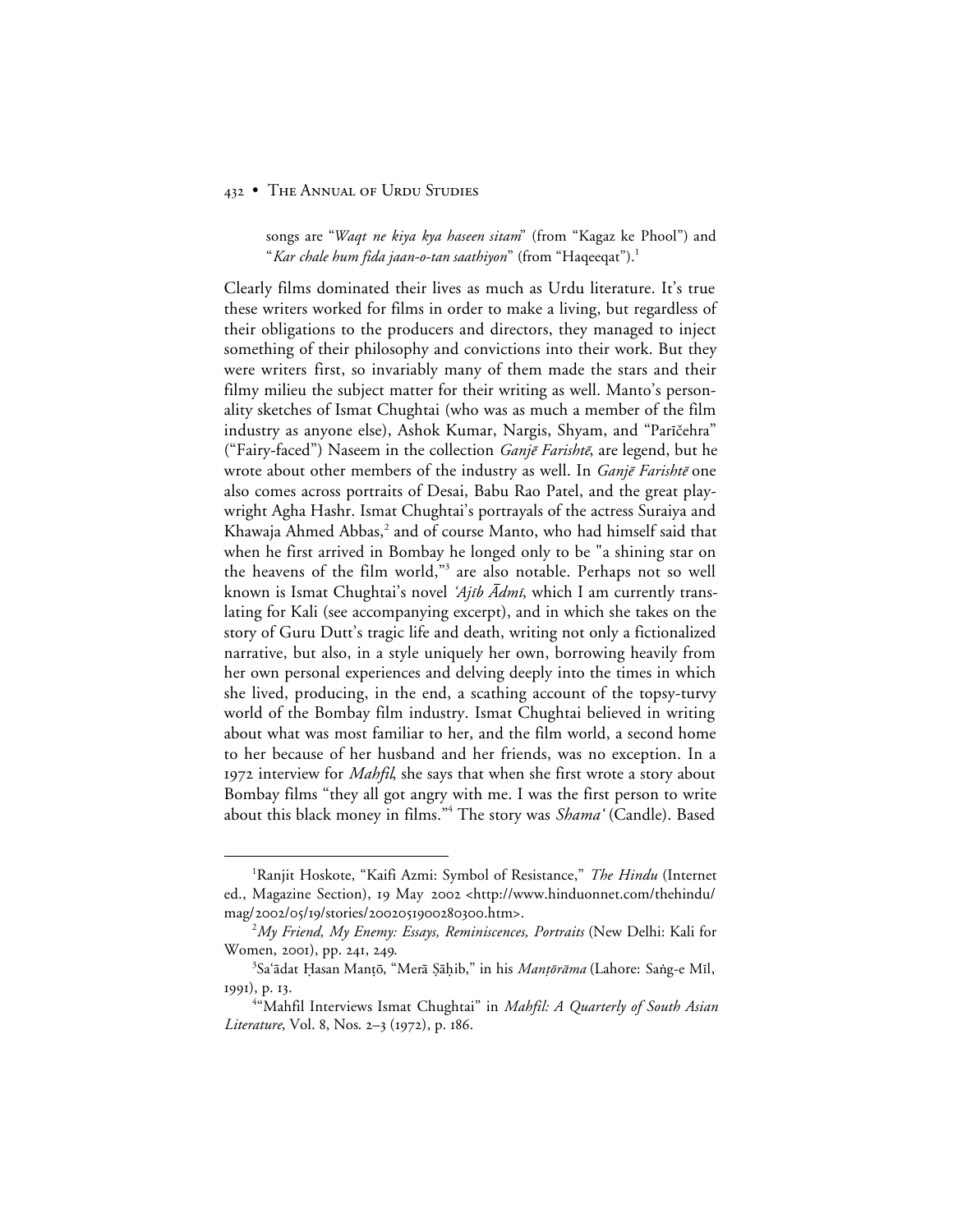loosely on the life of the actress Nargis, a fact that is well known now, Sone ki Čirya caused a furor at the time it was made. Ismat Chughtai explains the circumstances surrounding the film:

So I told how these people take black money; then we made a film of it. It was *Sone ki chiriya* [The Golden Bird], which tells how film heroines are treated. My husband suffered in a way because of this film … film producers and music directors were all angry at us for this film.<sup>5</sup>

She then goes on to mention a new novel about films, hinting at the truth behind the novel which was a work in progress:

Right now I'm writing a novel about … Oh! Don't mention his name! Once I wrote a story using the actual name of the person … and I was fined Rs. 200/ and then he sued me for Rs. 2 lakhs for damages ... I am working on another novel about films and in it I show how cunning these film people are.<sup>6</sup>

In the novel itself there are certain deletions of names that confirm what she says. Of course Ismat Chughtai did not actually ever admit to making a film about Nargis or writing about Guru Dutt, but these observations can be made with confidence because a great deal is known about the lives of the film stars in question. In the interview Ismat Chughtai does offer some details, which, however vague, point to Guru Dutt as the ill-fated protagonist of her narrative.

Anyway, this novel is about this film producer who dies; he commits suicide. I go into why he commits suicide, why girls run after him and big producers like him and the hell they make for these men and for their wives. After this starlet he's helped becomes a big star, she leaves him and goes off. She leaves him and the poor man is in a lurch.7

It's interesting that she blames the starlet and not the "producer." The "starlet" she refers to is believed to be Waheeda Rahman. The reader immediately places 'Ajib  $\bar{A}$ dmi in context; it takes all of fifteen minutes of reading to come to that conclusion. The hero, Dharam Dev starts out as a

5 *Ibid.*

 $\overline{a}$ 

7 *Ibid.*

<sup>6</sup> *Ibid.*